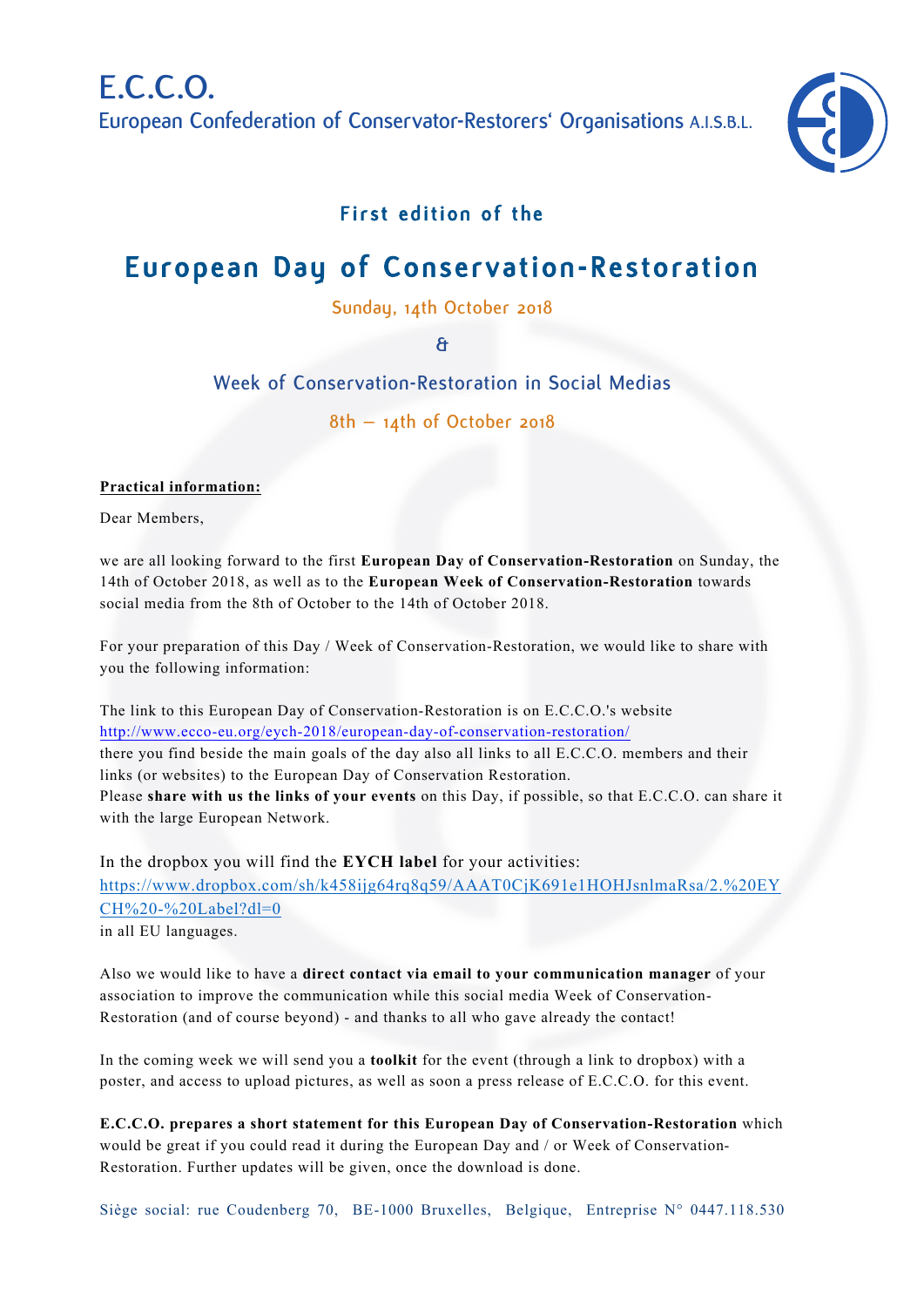## **Week of Conservation-Restoration in Social Medias**

For the Week of Conservation-Restoration in Social Media, E.C.C.O. prepared different Themes per Day and also a list of hashtags to be used on twitter to be able to interconnect on European level:

## **8th Monday: Sharing an Institution / Educational Center / Labs of Conservation/Restoration**

#ConservationRestorationInstitution #SOSHeritage #EuropeforCulture #EUDayConservationRestoration **@**ecco\_eu

#### **9th Tuesday: Sharing a relevant Conservator-Restorer**

#ConservatorRestorer #SOSHeritage #EuropeforCulture #EUDayConservationRestoration **@**ecco\_eu

#### **10th Wednesday: Sharing Good Examples of Conservation-Restoration Intervention in Mobile Heritage / Easel Painting / Sculpture/ Artifacts etc.. - Authenticity**

#ConservationRestorationGoodExamples #SOSHeritage #EuropeforCulture #EUDayConservationRestoration #ECCOCommunity **@**ecco\_eu

# **11th Thursday: Sharing a Good Examples of Conservation-Restoration Intervention in Immobile Heritage – Monuments / Wall Paintings / Stone / Landscapes etc. - Authenticity**

#ConservationRestorationGoodExamples #SOSHeritage #EuropeforCulture #EUDayConservationRestoration #ECCOCommunity **@**ecco\_eu

#### **12th Friday: This is not Conservation-Restoration, Sharing Heritage in Risk**

#ThisisnotConservationRestoration

Siège social: rue Coudenberg 70, BE-1000 Bruxelles, Belgique, Entreprise N° 0447.118.530